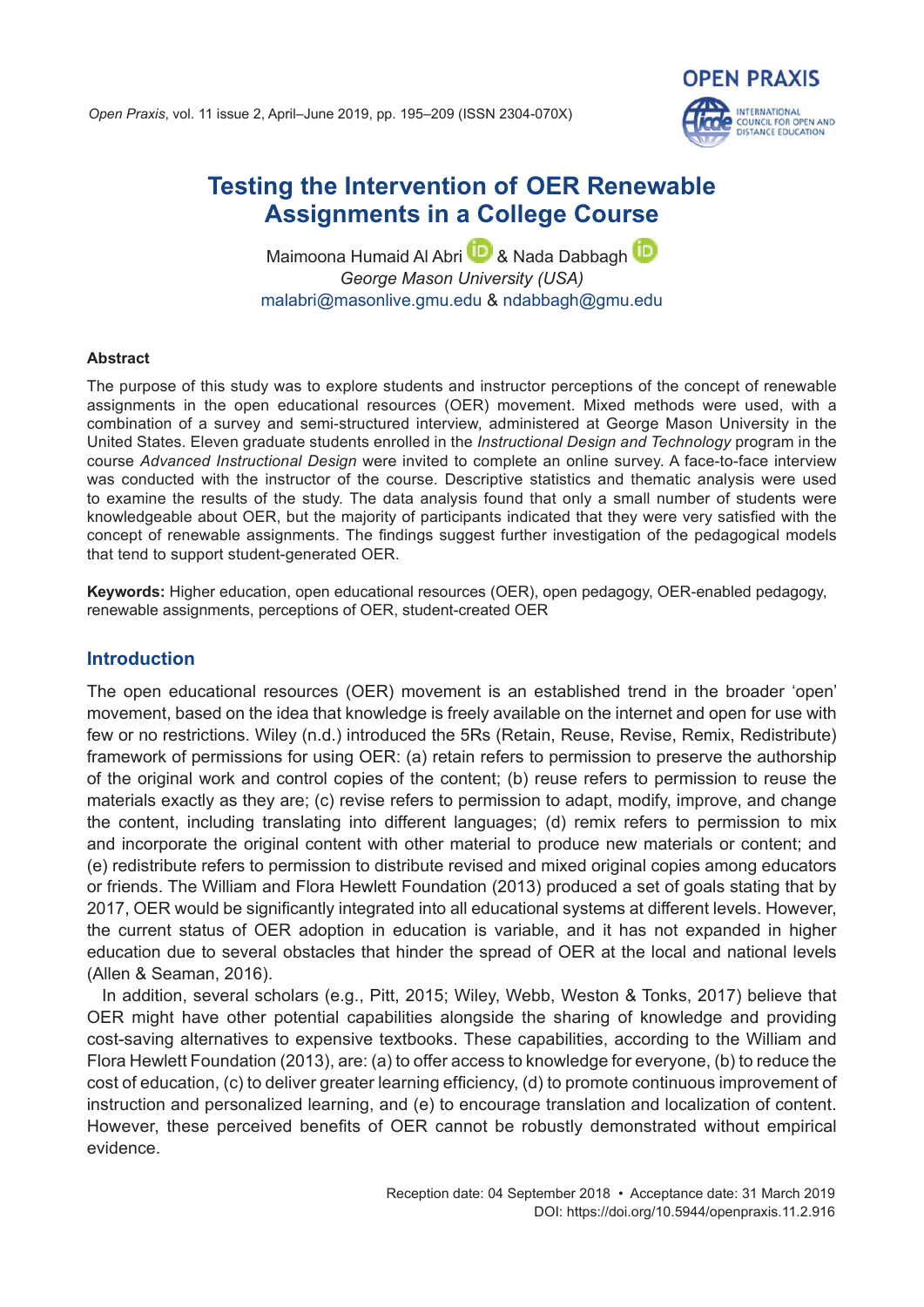To widen the adoption of OER across higher education institutions, OER must prove its effectiveness in teaching and learning. That is, faculty need empirical evidence to substantiate the potential benefits of OER in delivering greater learning efficiency and innovative teaching practices. Accordingly, several experts (e.g., Wiley et al., 2017) and associations (such as the Open Education Group)<sup>1</sup> have endeavored to demonstrate the impact of OER in teaching and learning contexts. For example, in June 2017, the William and Flora Hewlett Foundation funded the Designing with OER (DOER) Fellows Program, administered by the Association for Educational Communications and Technology (AECT), Open Education SIG, and the Open Education Group. The main goal of the DOER Fellows Program is to encourage instructional designers, in partnership with a subject matter expert, to design and implement effective OER practices in teaching and learning contexts. Specifically, the DOER grant focuses on eliminating the disposable assignments that have no further value beyond the limits of classrooms and developing renewable assignments that add value to the world of knowledge. Thus, the purpose of this study was to examine this emerging trends in OER movement that might contribute to widen the use of these open resources across higher education and provide evidence that OER is effective in teaching and learning practices.

## **Conceptual Framework**

## *Openness*

OER is a phenomenon under the broader umbrella of openness, based on providing knowledge as a "public good" and the idea that "openness" can have a significant impact on education (Murphy, 2013; The William and Flora Hewlett Foundation, 2013). With this spirit, in recent years, the intention of the OER movement is to promote equalized access to knowledge and educational opportunities over the world, as well as to bring about a change in educational practices through improving pedagogical approaches, promoting collaboration, and receiving support from several communities in different aspects.

OER can be considered as a new technology innovation that individuals will use and repurpose to fulfill their needs. The concept of openness associated with OER features several traits: transparency, flexibility, credibility, and creativity (Biswas-Diener & Jhangiani, 2017). Transparency refers to the development of courses on web-based platforms that offer an opportunity for reviewing OER materials such as open textbooks by educators online. Flexibility means that users can adopt OER in different contexts, through flexible learning pathways, and through an international network. Credibility represents the support of OER by professional agencies through leading research on how OER (e.g., open textbooks) affects learning and teaching practices. Finally, creativity pertains to students' contribution to the creation of OER and sharing these resources online with no or few restrictions.

## *Students' Contribution to OER Creation*

Recently, there has been renewed interest in making students' assignments matter by engaging students in OER creation. Renewable assignments, also called student-created OER, involve students' engagement in creating artifacts that have personal meaning to them and sharing them publicly under the Creative Commons CC-BY license (Ross, 2018; Wiley, 2017). These artifacts with CC licenses are students' OER assignments that will be undertaken through a peer-reviewed process to ensure the high-quality of OER content (Ross, 2018). DeRosa and Robison (2017)

<sup>1</sup> <http://openedgroup.org/doer-fellowship>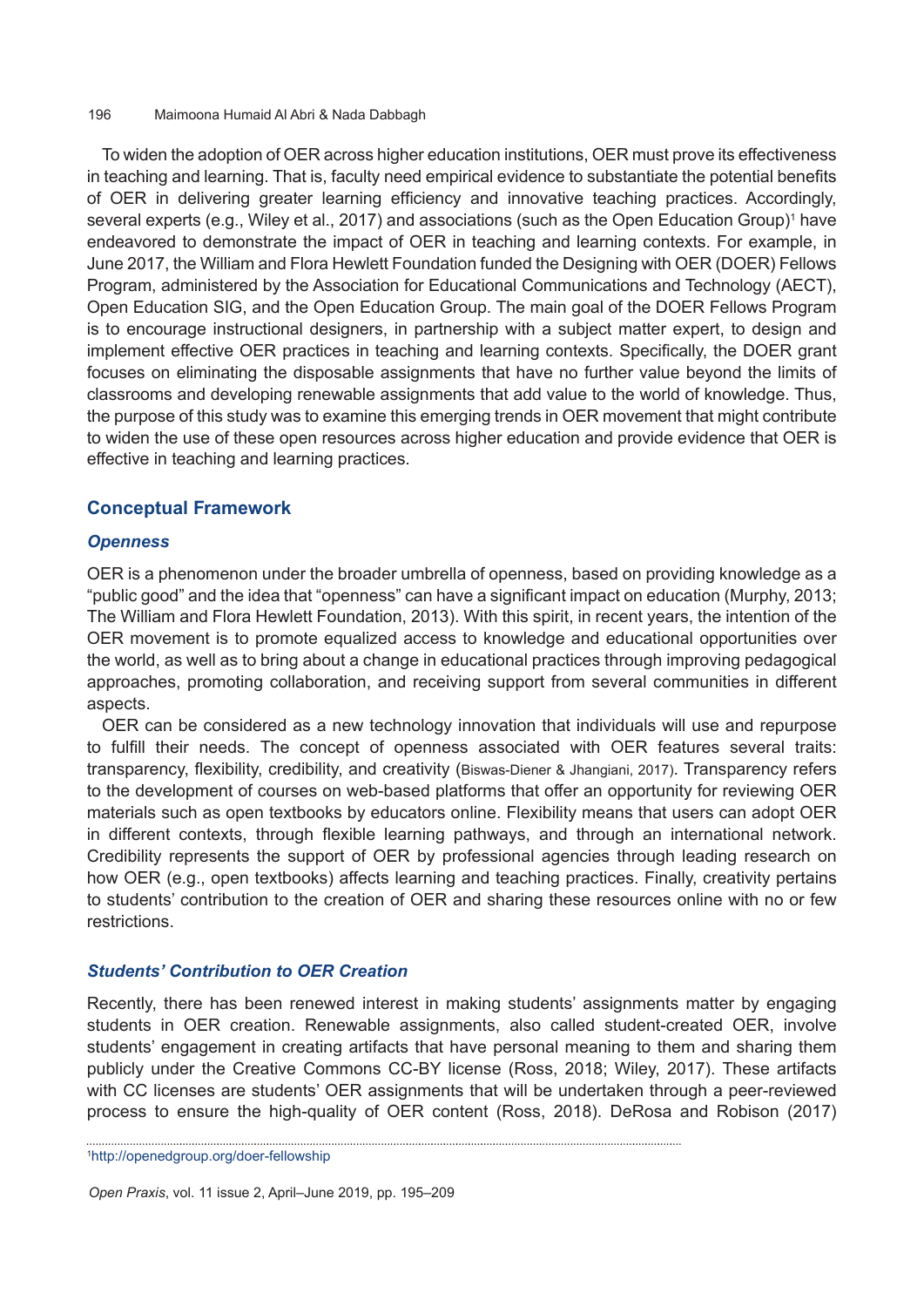defined students-created OER approach as "an approach in which students are not just consumers of content but active and visible participants in the construction of knowledge" (p.115).

Several lines of evidence suggest that learners play a vital role in co-production of open content (Ross, 2018; Pitt, 2016). For example, the University of Edinburgh launched a "Digital Futures for Learning" initiative that aimed to create OER in one course by utilizing the core students' assignments (Ross, 2018). The results of this initiative were high-quality OER assignments that received feedback from three peers, the instructor of the course, and an author to ensure their quality before they were released in public. The initiative raised the question of how students can be engaged in the OER developmental process in order to evolve these published resources over time.

In addition, Pitt (2016) reflected on a case study in which students were co-creators of OER at Medical School in Dundee University in Scotland. This initiative drew from the Higher Education Authority (HEA) project that advocates engaging students as partners and collaborators in curriculum production. In this spirit, students were engaged as co-producers of learning resources with medics using WordPress alongside Blackboard for creating OER, sharing, and reviewing it online. Although students were enthusiastic about their accomplishment, some of the produced OER materials could not be published due to copyright, accessibility, and pedagogical issues. Regarding the impact of engaging students in the creation of OER, students favored this new approach over traditional ways for a wide audience to access and read their materials.

With this in mind, Ehlers (2011) articulated that the level of OER usage and creation is based on the level of learning architecture or pedagogical practices. A high level of OER usage and creation would be approached by designing a course at a high level of open learning and teaching practices, in which both objectives and methods are open. At this level, the learner is self-regulated and active in open content production, and the instructor acts as a facilitator in the learning process. Geser (2012) insisted that the use of OER should be integrated in a course designed based on constructivist approaches in order to promote user-generated OER.

The substitution of the traditional textbooks with OER content and transformation to the studentcreated OER approach have emphasized the student-centered design of curriculum. OER proponents advocate the use of open pedagogy approach or OER-enabled pedagogy approach to encourage user-generated OER. Wiley (2017) defined OER-enabled pedagogy as "the set of teaching and learning practices only possible or practical when [users] have permission to engage in the 5R activities." (para. 7). Utilizing open pedagogy practices promotes instructors an opportunity to create a new way of teaching and learning. Instead of allowing students to merely download the knowledge and use it as it is in their learning, they could view it as content that can be continuously produced, revised, and improved over time (DeRosa & Robison, 2017; Ehlers, 2011; Geser, 2012).

According to Schuwer (2017), open pedagogy adds value to teaching and learning practices in two ways: (a) offering instructors the flexibility to engage in multiple pedagogy approaches to make the learning process more active, and (b) challenging learners to use the available learning technologies to connect with peers and practitioner from different cultures online, and thereby, to develop communication and collaboration skills. To date, innovating pedagogical models with the use of OER has focused on effective employment of the 5R practices to reuse and produce OER content.

Hodgkinson-Williams, Arinto, Cartmill and King (2017) attempted to understand the hindrances that hamper the long-term effective use of OER in education. A meta-synthesis of 15 empirical studies that examined OER use, creation, and adaptation in Asia, South America, and sub-Saharan Africa was undertaken. The study showed that the major obstacle to OER use in these three regions was educators lacking legal permissions to share their materials online under open licenses. On the other hand, several factors optimize OER usage with respect to using and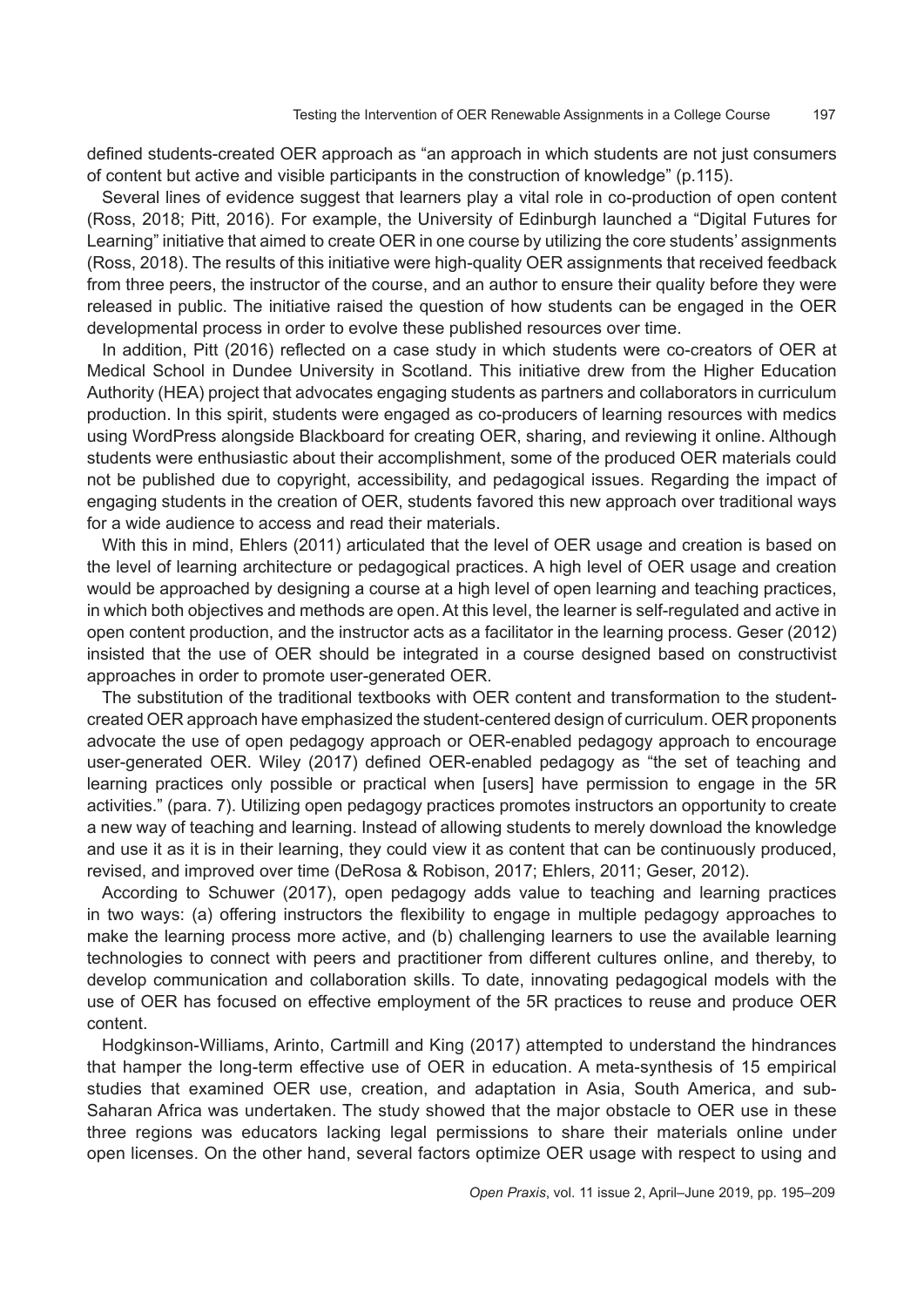repurposing open content: ensuring the quality of OER content; integrating OER use and creation as essential elements in institutional initiatives; and creating a culture of sharing among students and educators. In addition, the provision of a cohesive catalog of OER content in a course has a major *influence* on the use, creation OER as well as practicing the 5R activities.

In summary, since there is an emphasis on the role of students in this digital age to be co-producers of OER content and contributors to the world of knowledge beyond the boundaries of classrooms, there is a need to explore the value of publishing the core assignments that students themselves create in college courses online under CC license. This study provides indicators about students and instructors perceptions of the emerging trend in the use and creation of OER.

## **Methods**

## *Purpose of study*

The purpose of this pilot study was to examine the intervention of student-created OER renewable assignments in the *Advanced Instructional Design* class at George Mason University through one semester, from February to May 2018. The concept of OER renewable assignments was examined from both students and instructor perspectives. The goals of this study were:

- To gain a better understanding regarding the potential impact of renewable assignments on students and instructor perceptions of the attributes of OER.
- To identify the factors that play a critical role in motivating students to adopt the concept of renewable assignments.
- To develop more targeted research questions for the next phase of testing the intervention of student-created OER.

The study focused on the following research questions:

Q1. To what extent are graduate students in the *Advanced Instructional Design* course aware of the core concepts of OER?

Q2. How do the students and their instructor perceive the concept of integrating renewable assignments into the *Advanced Instructional Design* course?

## *Mixed methods research*

A sequential mixed method (MM) design was used in this study. This design combines quantitative and qualitative research methods in a single study for the purpose of complementarity, seeking enhancement and clarification of the results from one method with the results from the other method, and triangulation by integrating multiple methods in both data collection and data analysis leading to an integrated explanation of results from both methods in order to construct the conclusion of the study (Greene, Caracelli, & Graham,1989; Maxwell, 2013; Teddlie & Tashakkori, 2009).

## *Instruments/measures*

A survey (Appendix 1) was administered to students to collect quantitative data about their perceptions of OER and the concept of renewable assignments, and to determine the factors that would motivate them to share their assignments publicly under an open license. The quantitative survey instrument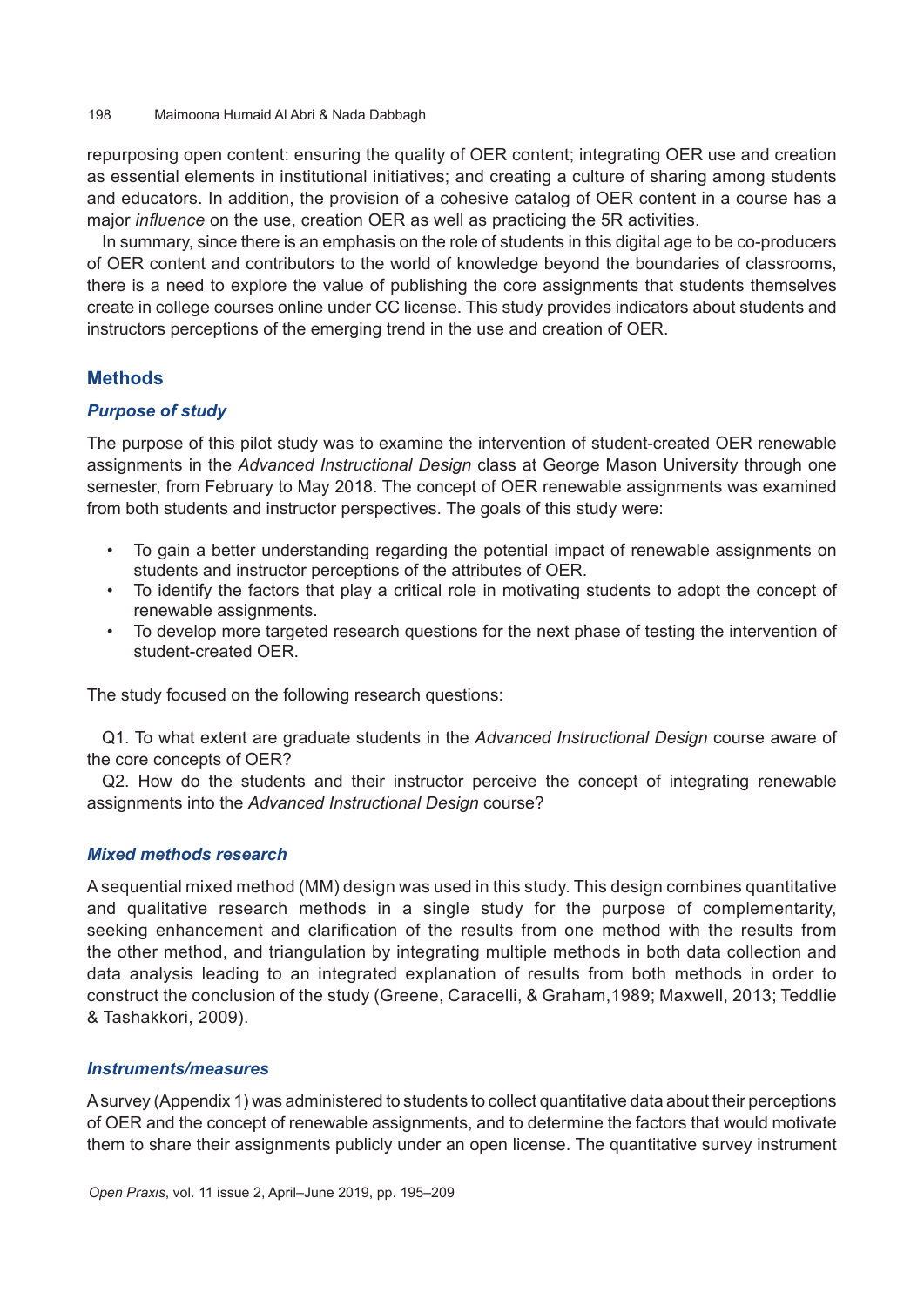was developed based on the benefits of OER and the concept behind renewable assignments. One question used was based on an existing and validated survey conducted by Allen and Seaman (2016), and another question was based on a survey developed by Hilton and Wiley (2018) with the Open Education Group on behalf of the University System of New Hampshire Open Education Initiative, adapted by permission (Hilton, personal communication, January 31, 2018). The survey consisted of 14 questions, including two unstructured questions, 10 structured questions, one rating question, and one contact information question to collect participants' emails for participating in future studies. It was divided into three parts: (1) demographic information, including gender, length of work experience, and job title; (2) awareness of OER, aiming to measure and describe participants' thoughts on the value and quality of OER used as supplementary resources in the course; and (3) participants' satisfaction with the concept of renewable assignments, their willingness to adopt renewable assignments in future courses, and the factors and obstacles they faced.

In addition, an open-ended face-to-face interview (Appendix 1) was used to gather qualitative data from the instructor of the course. It was a non-directive and general approach to gain an in-depth understanding of the instructor's thoughts about the concept of renewable assignments (Teddlie & Tashakkori, 2009). Questions relevant to the current paper sought the instructor's perspectives on the value of implementing renewable assignments in the class for both students and instructor, and the types of pedagogical practices that might support student-generated OER renewable assignments. Other questions addressed related topics such as motivating factors that might encourage students to turn their assignments into renewable assignments as a form of OER, as well as areas where the intervention could be improved for the next iteration of this research.

## *Setting*

This study took place in Spring 2018 through a course at George Mason University entitled *Advanced Instructional Design*. The course was 16 weeks long, running from January 23 to May 8, 2018. This course was selected for implementing the Designing with Open Educational Resources (DOER) Grant administered by the Association for Educational Communications & Technology (AECT), SIG Open Education, and the Open Education Group, focusing on the development of renewable assignments based on the principles of OER-enabled pedagogy. Fundamentally, the course provides students with the knowledge and skills for designing highly contextualized and engaging problemsolving learning environments (PSLEs) based on the principles of constructivism, situated cognition, and distributed learning.

The criteria for selecting this course were as follows: (a) it offered easy access to participants through the instructor; (b) the objectives of the course included promoting individual knowledge construction; (c) the nature of the course assignments aligned with the essence of the renewable assignment concept and could be published under an open license; and (d) publishing the OER renewable assignments of this course would contribute to increasing the quality of OER in this discipline through sustaining, producing, and repurposing the current OER renewable assignments over time. The intervention in this study encompassed two course assignments: a group presentation of the theoretical principles and instructional characteristics of constructivist learning environments, and a research brief on constructivist pedagogical models or instructional strategies.

#### *Sample overview*

The pilot study used a convenience/purposeful sample because it was easy to reach these participants through the instructor of the course. The participants in this study were graduate students in the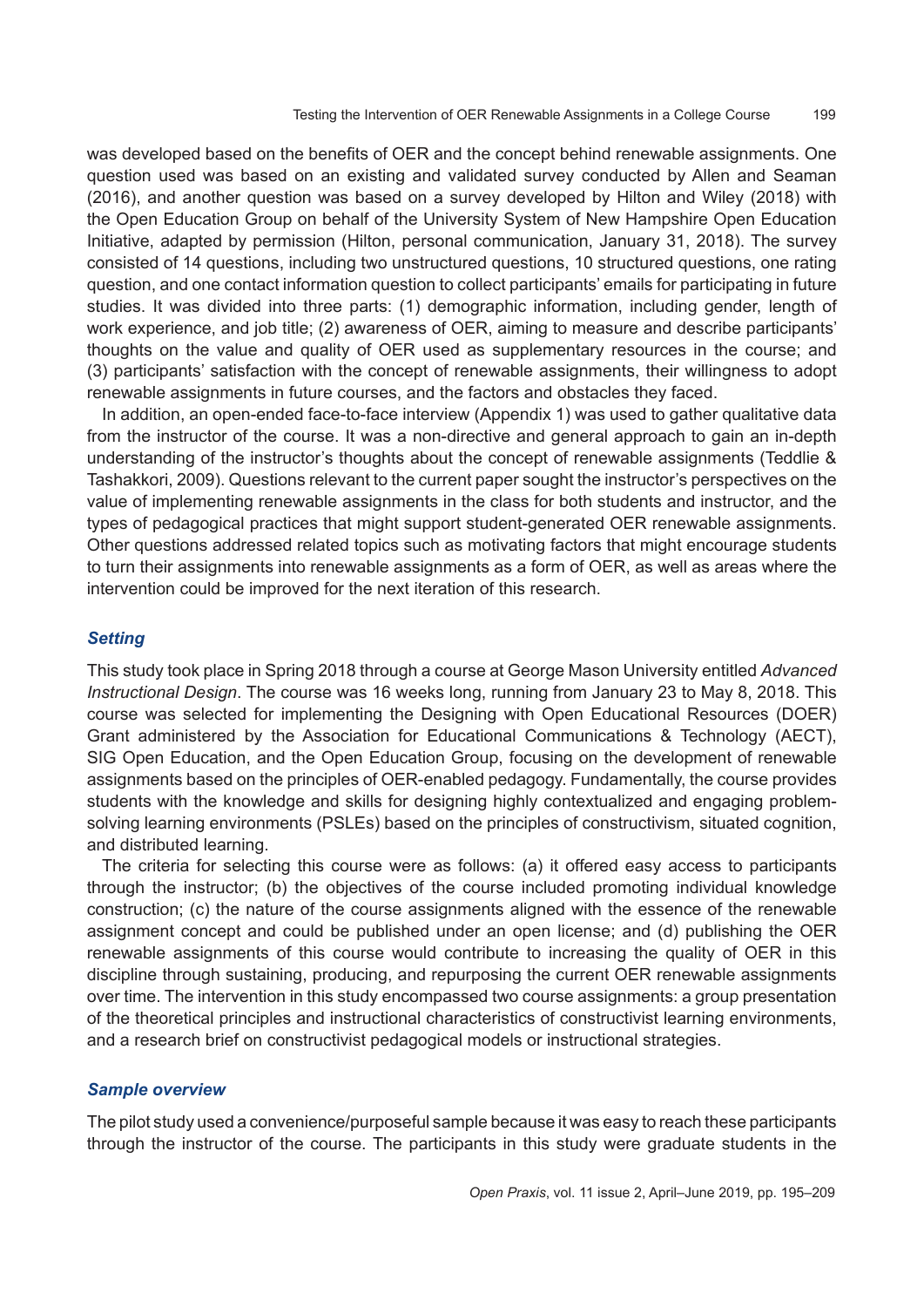*Instructional Design and Technology* (IDT) program enrolled in the course (*Advanced Instructional Design*) during the period of this research. Participants were 11 graduate students (25% male (n=3); 75% female (n=9)) and the instructor of the course. The students were asked to complete an online survey, and the instructor was interviewed. All participants were novices in the area of OER adoption with respect to using, creating and repurposing OER (Hodgkinson-Williams et al., 2017).

## *Procedures*

At the beginning of the Spring 2018 semester, the instructor of the course (first author of this paper) introduced to the class the aims of the study, which were to explore the concepts of OER and renewable assignments. Then, in week 2, a presentation was given to the class about OER, Creative Commons licenses, and the concept behind the benefits of OER to learning communities as well as the benefits students could accrue from making their assignments OER. An account on the Multimedia Educational Resources for Learning and Online Teaching (MERLOT) resources platform was created. MERLOT is an online repository for the submission of OER in a range of academic disciplines for use by higher education faculty and students. After the instructor evaluated students' assignments based on rubrics that developed as a component of the course, an email was sent to each group and each student seeking their permissions to publish their assignments as OER in MERLOT. Once the permissions were received from the students, the CC-BY license was added to their assignments and uploaded to MERLOT under the students' names. Then, the citations of the works hosted in MERLOT were sent to the students so they could add them to their CVs and share them with friends and colleagues. At the end of the class, after students had been exposed to the intervention of renewable assignments, they were asked to complete an online survey. In addition, the instructor of the course was interviewed to explore her points of view regarding the concept of student-generated OER in the form of OER renewable assignments.

## *Data Collection*

The data collection for this study included a survey containing open- and closed-ended questions that took 10-15 minutes to complete, and a semi-structured in-depth interview that lasted approximately 30 minutes. An informed consent page was presented prior to the survey and interview; participants were asked to agree with the consent statement before answering the survey questions and interview questions.

The online survey was administered to students at the end of the course through the Survey Monkey website. First, the participants responded to the closed-ended questions, followed by a set of open-ended questions designed to illuminate some aspects related to OER adoption and renewable assignments as well as to avoid missing data that might remain undiscovered through closed-ended questions. The open-ended questions were particularly aimed to gather data about students' perceptions of the concept of renewable assignments and their thoughts about the main barriers that might hinder them from sharing their renewable assignments in public with no or few restrictions. These two methods (interview and survey) were used because both are self-reporting methods that sought to determine participants' beliefs about the adoption of OER, specifically about the concept of renewable assignments.

A semi-structured in-depth interview was conducted to "construct a shared understanding of 'what is going on'" in an authentic relationship with the subject (Brown & Durrheim, 2009; Kvale, 2006). The instructor of the course in which the intervention was implemented was interviewed in an attempt to understand her perceptions and to give her the opportunity to address the advantages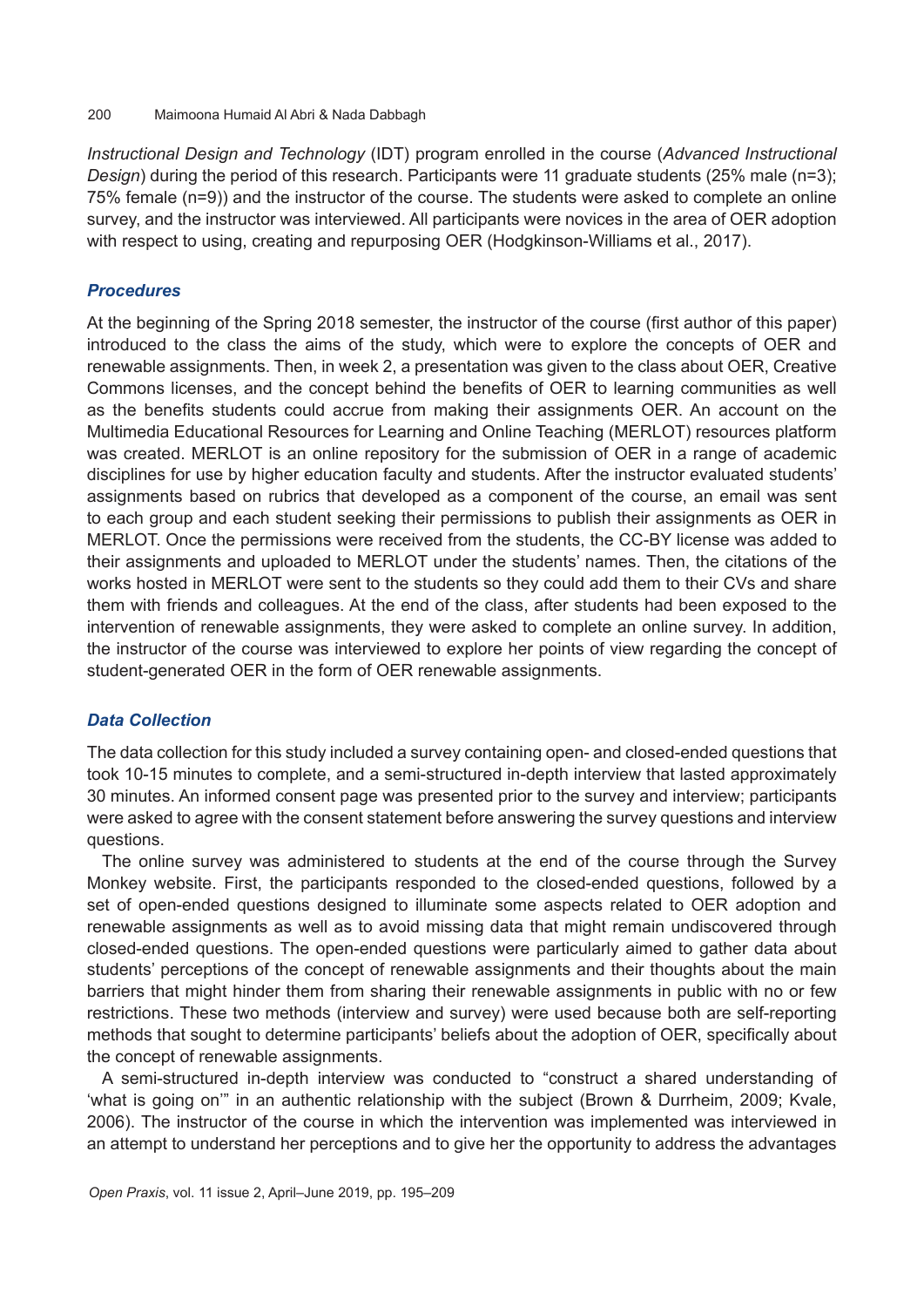and disadvantages of employing OER renewable assignments in the course and to provide input on prospective improvements. Kvale (2006) described interviewing a participant as "an interchange of views between two persons conversing about a theme of mutual interest" (p. 2). The interactions with the instructor in this study can be described as "warm personal dialogues" due to the curiosity of constructing a real understanding of the impact of renewable assignments on teaching and learning (Kvale, 2006). Through the interview, the desired information from the instructor was extracted by probing and asking questions other than those existing on the agenda (Kvale, 2006). The interview was a face-to-face conversation with the instructor to formulate ideas about the study themes and to enhance understanding of the topic of interest. The interview was used as an instrument to build a descriptive narrative and, in turn, the results were interpreted in a report.

## *Data analysis*

Descriptive statistics (Teddlie & Tashakkori, 2009) were used to analyze the survey responses and the data from both the survey and interview were presented thematically. The data from the closedand open-ended survey questions were analyzed simultaneously, and interview data were analyzed after the interview with the instructor. The data were analyzed employing the constant comparison analysis technique according to Onwuegbuzie, Dickinson, Leech, and Zoran (2009). The constant comparison analysis involves grouping the data into units for open coding. Then, these generating codes were classified under broader themes. Coding data, as well as the changeover process between data collection and the iterative data analysis (Saldana, 2016) to search for meaning (Hatch, 2002), is a design decision that must be systematically planned (Maxwell, 2011). Saldana (2016) stated that the code is a "researcher-generated construct" and "an interpretive act" (p. 4). The process of coding was iterative including listening to the interview-tape recording before transcribing and reading the interview transcript several times. While listening and reading, notes were taken and looked for patterns to explain and interpret the instructor's perspective regarding the topic as well as to develop tentative categories or patterns. After generating the codes, the qualitative interpretation obtained from the responses to the open-ended questions was merged with the qualitative narrative data obtained from the interview in order to identify emerging themes and patterns. Finally, the entire set of findings from the interview and both the closed- and open-ended questions was merged to generate the final report on the conclusion of the study.

## **Results**

## *Survey findings*

Of the 11 students approached for the study, the number of respondents to the survey was 8 participants. Of these eight, two (25%) were male and six (75%) were female. However, the responses were varied between 6-8 responses to the closed-ended questions. That is, two respondents skipped some of these questions. The majority of participants had professional work experience of more than 10 years. The participants were full-time and part-time students, and among the participants were a professor, a language instructor, a training program manager, an instructional technology coordinator, a product developer, an elementary school teacher, a principal, and a PhD student.

*Students' awareness of OER.* The first goal was to measure and explore the awareness of OER among students in Advanced Instructional Design after they were introduced to it. The results indicate that among the eight participants, three (42.86%) were knowledgeable about the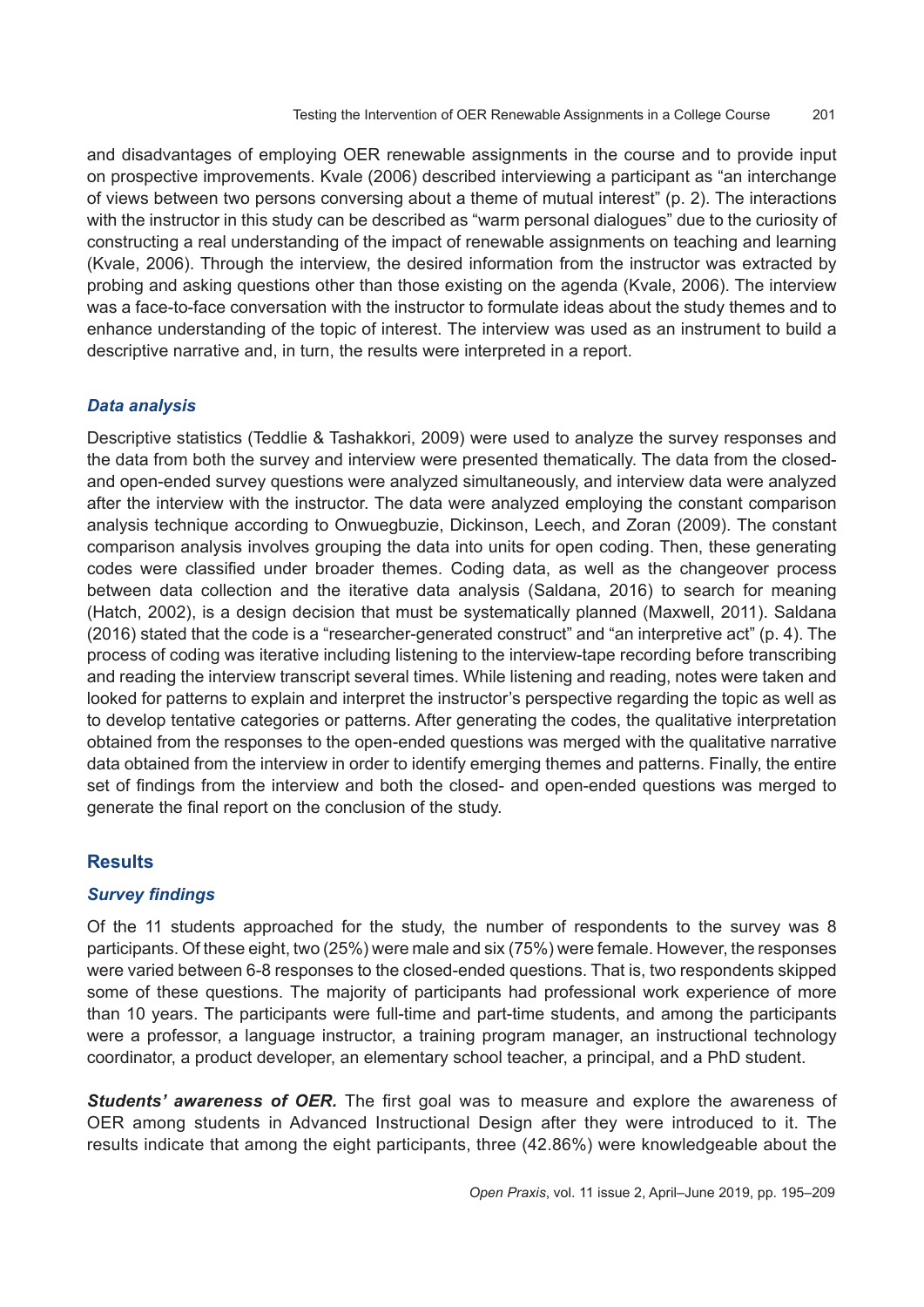term *OER*, two (28.57%) were very knowledgeable about it, and two (28.57%) were somewhat knowledgeable about it. The majority of participants, six (85.71%) students, chose promoting shareability as the greatest benefit of OER, followed by four (57.14%) who chose equalizing access to information for all, followed by three (42.86%) who chose personalized learning and enhancing learning performance as a benefit. When the participants were asked to rate the quality of OER used in the course, five (71.43%) respondents rated it as about the same quality as the traditional (non-OER) instructional materials. The databases participants used for their own searches included Google (100%) and Wikipedia (42.86%). No students used open digital repositories such as MERLOT and OER Knowledge Hub. Only one participant reported using the Directory of Open Access Journal.

*Students' perceptions of renewable assignments.* The second goal of this study was to explore participants' satisfaction with the concept of renewable assignments, their willingness to adopt renewable assignments in future courses, and the factors and obstacles they faced. The results, based on six participants who responded, indicated that three participants (50%) were very satisfied, two (33.33%) were satisfied, and one (16.67%) was somewhat satisfied with the concept of renewable assignments. One of the participants who was very satisfied valued the idea of sharing assignments with future students in this class and found it helpful to see other student work samples for the same projects the participants were working on. The results show the influencing factors that contributed to adopting renewable assignments. Generally speaking, students tended to endorse sharing works with others and receiving publication credits more than factors such as intrinsic motivation, the pleasure of being involved in peer production, and stimulating innovation. One participant was influenced by understanding OER from the content creator perspective. When participants were asked if they would be willing to publish their future assignments for other courses in open digital repositories with others under an open license, five (71.43%) were quite willing to share future assignments in public, and two (28.57%) were uncertain about publishing their works because they were still on the fence about OER. Participants' responses regarding what they liked best about the renewable assignments approach in Advanced Instructional Design included the availability of OER online, helping others in immediate work or community learning, sharing knowledge and personal credit, removing financial barriers to knowledge, and finding it helpful to look at work samples of students going through the same program or course. The main barriers that kept participants from publishing their assignments under the Creative Commons license included deficiencies of quality or professionalism in the work, lack of peer review, and worries about the ability of others to change the work without consulting them.

## *Interview findings*

The data from the interview with the instructor suggest that the concept of renewable assignments is exciting because it engages both students and instructor in the development of OER materials. The instructor commented: "The renewable assignments concept is probably something that is more visible, more pragmatic, and more implementable than the actual textbook idea of OER." However, the instructor pointed out that there are lots of difficulties in the implementation process, such as finding good-quality OER and a cohesive collective list of OER that can be used over time, as well as determining how faculty can balance resources that they are going to use as commercial or traditional course materials versus OER reading. One issue related to the quality of OER is the difficulty of continually assessing its quality as these resources keep changing over time through the 5Rs practices.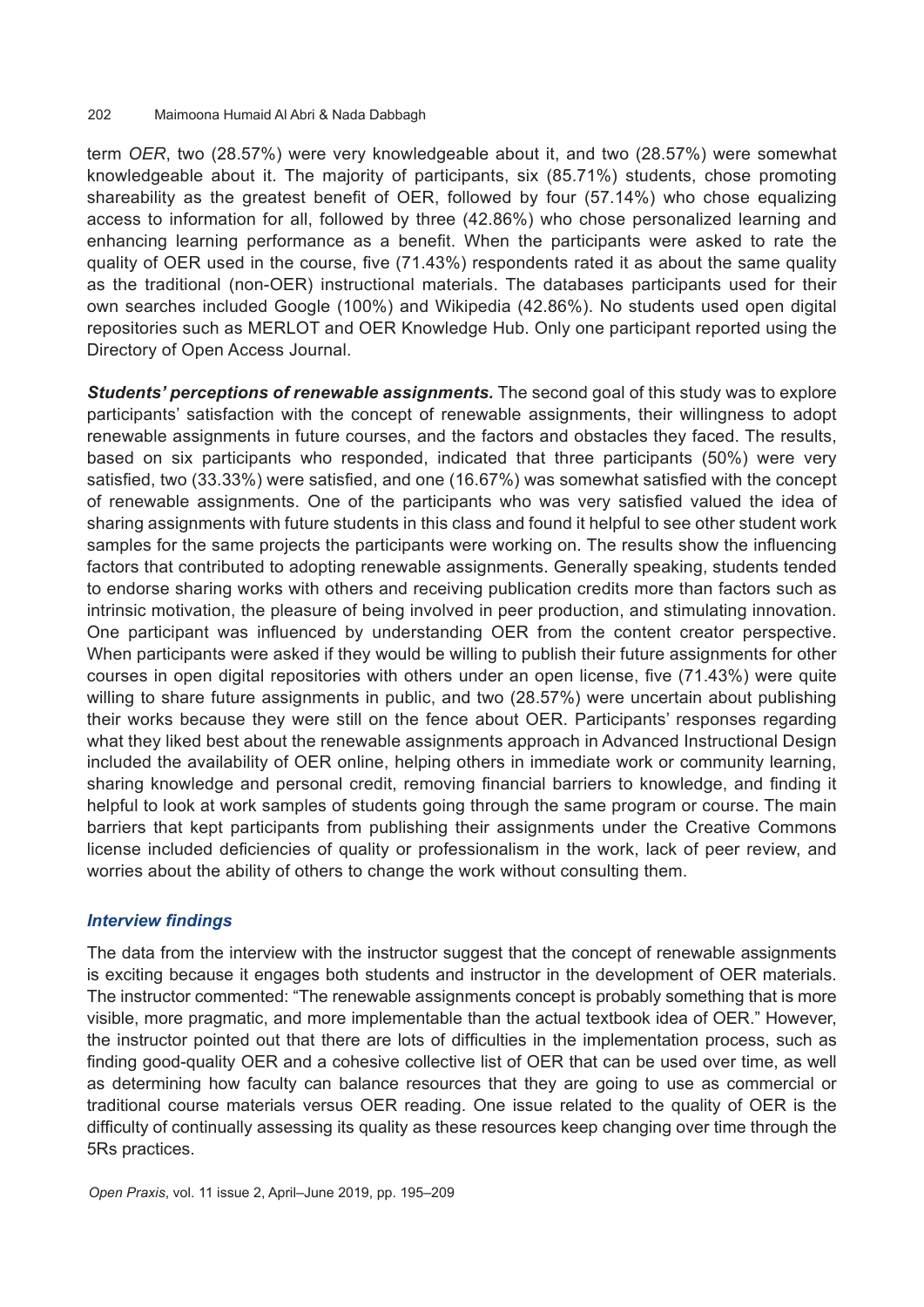The instructor believed that the primary value of renewable assignments for students was letting students feel they owned their assignments and could do something with them such as putting them up for public consumption. These virtues of renewable assignments encourage students to become more proactive and value their assignments beyond the course limits. Another source of value is that OER like renewable assignments might become citable; people will cite them when they use them and the students can add them to their CVs.

The instructor argued that the value of renewable assignments for faculty is the chance to compile activities done in a course into a publication online under a Creative Commons license and add it to their CV in a section such as "non-refereed journal articles." Maybe when more higher education institutions adopt OER, they will encourage faculty to show that their publications are being reused by others under a specific section called "Creative Commons or Open Educational Resources."

The instructor stated that students understood renewable assignments as a primary driver that helped them reflect about their learning not only by giving their permissions, but by understanding that they can publish their assignments in MERLOT and put them on their CVs. In other words, students' awareness of the attributes of reusing and repurposing behind renewable assignments motivated them to be more engaged in making their assignments open and publishing them publicly. Another motivating factor that encourages renewable assignments creation is students' willingness to go back and spend the time to polish their assignments to make them publishable. Students can receive good feedback from the public over time, not only from the instructor and peers, for continuous improvement purposes.

The interview data suggest that current pedagogical practices may or may not need to change to support student-created renewable assignments. If there is a need for a change, it may lie in including feedback given to previous classes on their assignments for current students before they use them as best practices. The instructor mentioned that students were mimicking the highly graded assignments without having more information about whether these models represented good implementation. Thus, instructions can be included in the assignments to have students look for new examples themselves. This may engage them more to find best practices for implementation and critique them for further improvement.

It was also suggested that one area of improvement for redesigning the intervention of renewable assignments for the next class would be to integrate the instructions for the assignments as part of the class "instead of being voluntary options." This feedback of integrating instructions for creating OER renewable assignments suggests developing a guide for students on how to do renewable assignments in the syllabus of the course. Instructions for the assignments should be added to the guidelines, such as listing OER resources for students to use and instructions to include the Creative Commons link in the assignments and upload them to MERLOT. In addition, the instructor suggested adding official processes of peer review among students (e.g., commenting on assignments through WordPress). The instructor also believed that creating a rubric to assess the quality of these assignments could help to ensure their quality before posting them publicly.

## **Limitations of Study**

The limitations of this study were the small sample size and deficiencies in the adoption of OER. First, the study was limited by the 11 participants enrolled in the Advanced Instructional Design course of which only eight responded to the survey questions. Second, there was no real exposure to OER throughout the course other than the presentation on OER in the beginning of the course and seeking students' permissions to turn their assignments into OER materials in the form of renewable assignments. In the future study, an intervention will be developed to allow students to use OER in their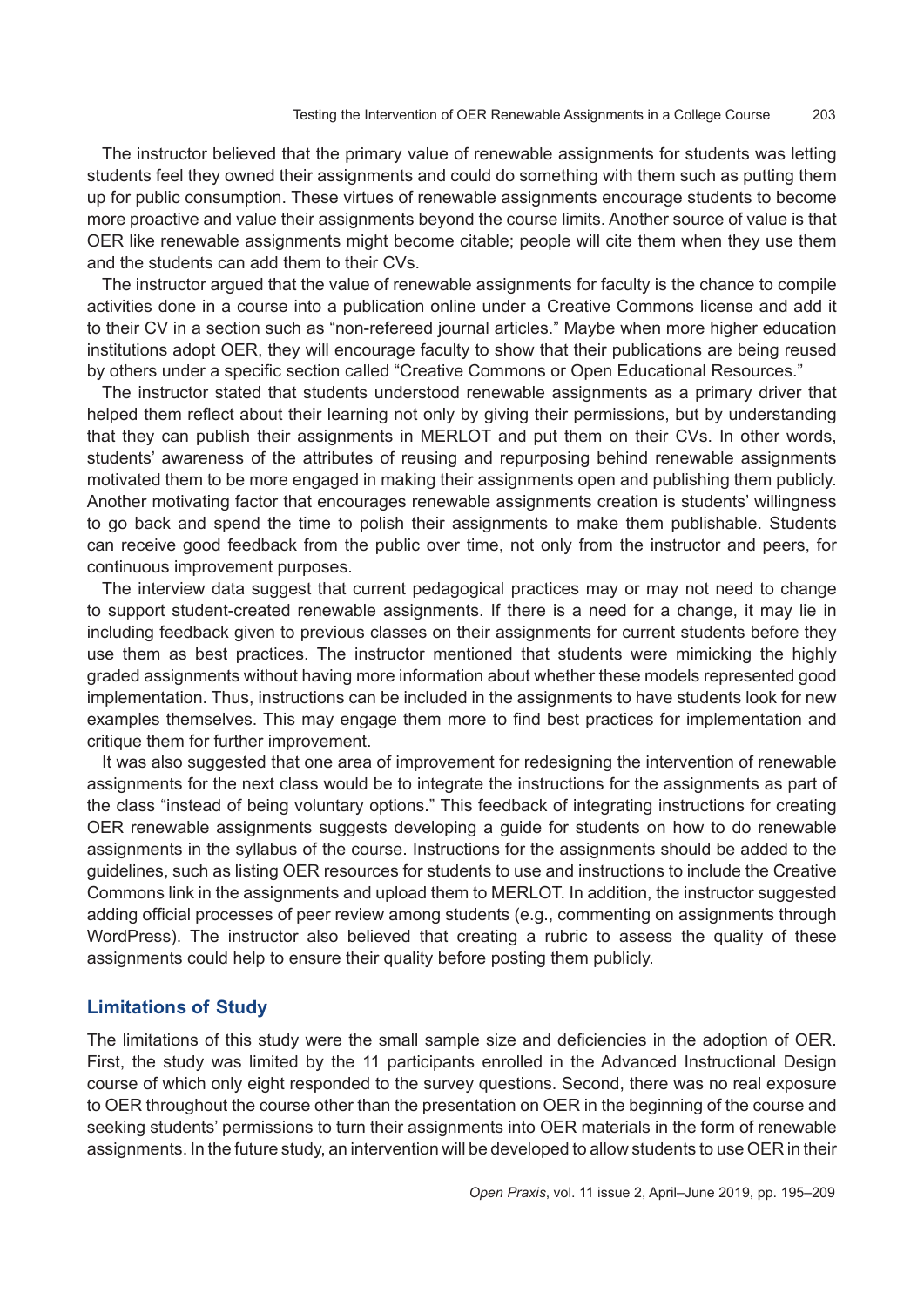assignments extensively. Moreover, using additional instruments to collect data besides the survey, such as focus groups and think aloud, which is a scaffolding instructional strategy used for teaching high-level cognitive strategies (Abu Raihan, 2011), would help provide an in-depth understanding of participants' experiences with the concept of renewable assignments.

## **Conclusion**

In this study, the intention was to explore students and instructor perceptions of OER in general and renewable assignments in particular. The study had only a small number of student participants who were knowledgeable about OER. Notwithstanding the relatively limited sample, this work offers valuable insights into participants' perceptions regarding the concept of renewable assignments. Overall, both students and instructor viewed the idea of renewable assignments as interesting and believed it could add value to their teaching and learning outcomes. For example, almost 50% of the student participants indicated that they were very satisfied with the concept and production of renewable assignments and the instructor endorsed renewable assignments as more pragmatic than disposable assignments. Both the instructor and students can collaborate to produce open textbooks based on OER renewable assignments. In addition, both students and instructor reported that the factor that most influenced them to produce renewable assignments was making them publishable and citable. The potential to share work with others and make the assignments available for future students also encouraged students to adopt the idea of OER renewable assignments in their future courses.

One of the more significant findings to emerge from this study is that the majority of students, 71.43%, would be willing to share their future works in public under a CC-BY license to make knowledge available publicly, and to help others by sharing their works as examples for future students. The findings from this study underline that the main concern regarding sharing students' assignments in public is the level of quality of these works. As a result, it was suggested that a change in current pedagogical practices could be made to provide students with feedback on previous class assignments to support current students to enhance the quality of their assignments.

The research reported in this paper suggests that the idea of renewable assignments can be accommodated by both students and instructors. Areas of improvement when redesigning the intervention for the next class were suggested, such as making the instructions for assignments an integral part of the course syllabus. This can be approached by developing a guide for students on how to develop the renewable assignments in more detail, letting students reflect about their learning and value their works beyond the boundaries of the classroom. Finally, this study lays the groundwork for future research into immersing students in the use of OER and taking them through the whole process of turning their assignments into OER. These findings provide insights for future research to investigate the pedagogical models that tend to support student-generated OER.

## **References**

Abu Raihan, M. (2011). 'Think-aloud' Techniques used in Metacognition to Enhance Self-regulated Learning*. Journal of Educational Research, 25*(2), 125-160

- Allen, I. E., & Seaman, J. (2016). *Opening the textbook: Open education resources in U.S. higher education, 2015-16.* Retrieved from [http://www.onlinelearningsurvey.com/reports/openingthetext](http://www.onlinelearningsurvey.com/reports/openingthetextbook2016.pdf)[book2016.pdf](http://www.onlinelearningsurvey.com/reports/openingthetextbook2016.pdf)
- Biswas-Diener, R., & Jhangiani, R. S. (2017). Introduction. In R. S. Jhangiani & R. Biswas-Diener (Eds.), *Open: The philosophy and practices that are revolutionizing education and science*  (pp. 3–7). London: Ubiquity Press.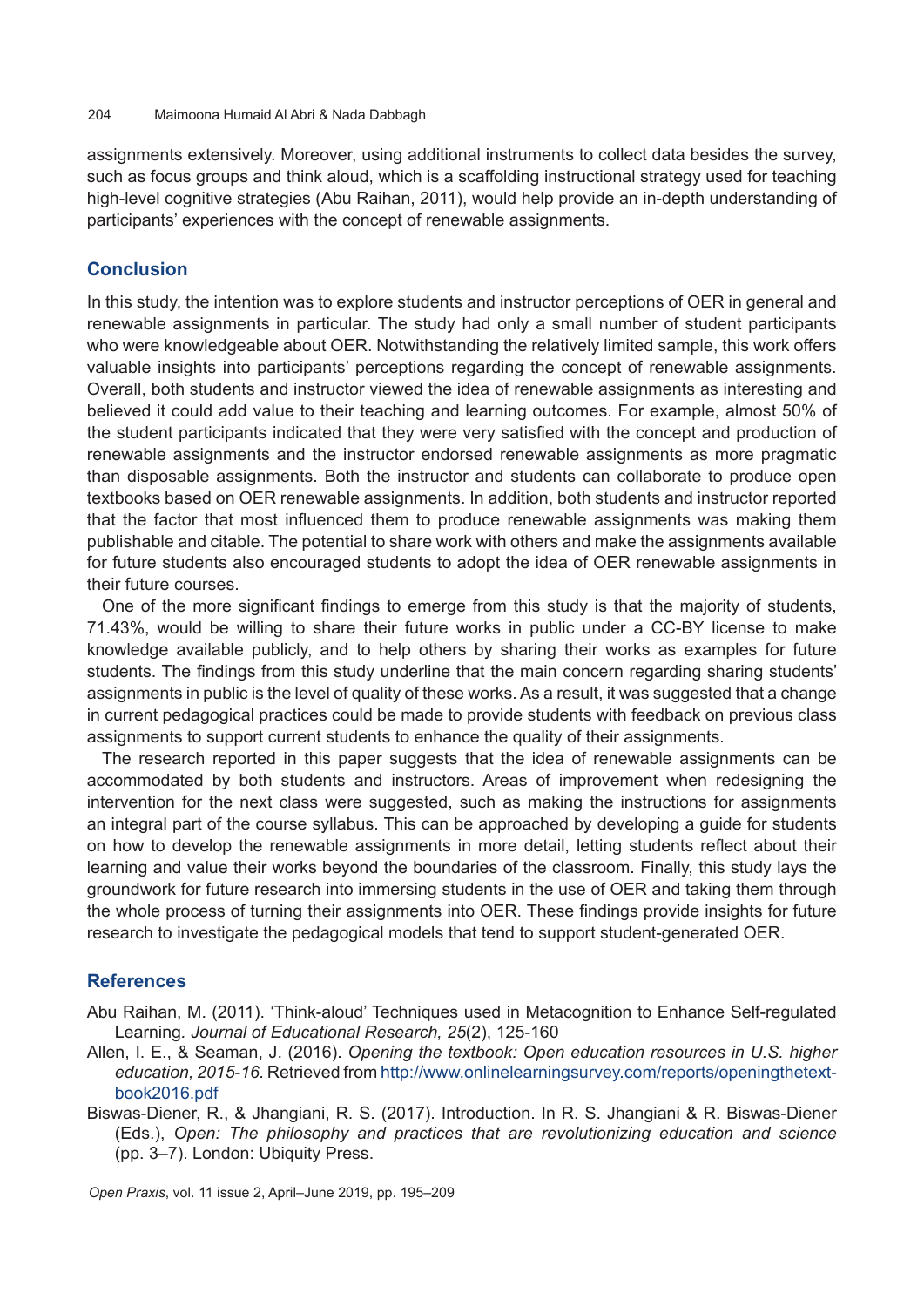- Brown, L., & Durrheim, K. (2009). Different kinds of knowing: Generating qualitative data through mobile interviewing. *Qualitative Inquiry, 15*(5), 911-930. <https://doi.org/10.1177/1077800409333440>
- DeRosa, R., & Robison, S. (2017). From OER to open pedagogy: Harnessing the power of open. In R. S. Jhangiani & R. Biswas-Diener (Eds.), *Open: The philosophy and practices that are revolutionizing education and science* (pp. 115–124). London: Ubiquity Press. [https://doi.org/](https://doi.org/10.5334/bbc.i) [10.5334/bbc.i](https://doi.org/10.5334/bbc.i)
- Ehlers, U. D. (2011). Extending the territory: From open educational resources to open educational practices. *Journal of Open, Flexible, and Distance Learning, 15*(2), 1-10. Retrieved from [https://](https://files.eric.ed.gov/fulltext/EJ1079969.pdf) [files.eric.ed.gov/fulltext/EJ1079969.pdf](https://files.eric.ed.gov/fulltext/EJ1079969.pdf)
- Geser, G. (Ed.). (2012). *Open educational practices and resources: OLCOS Roadmap 2012*. Retrieved from <http://files.eric.ed.gov/fulltext/ED498433.pdf>
- Greene, J. C., Caracelli, V. J., & Graham, W. F. (1989). Toward a conceptual framework for mixedmethod evaluation designs. *Educational Evaluation and Policy Analysis, 11*(3), 255–274. [https://](https://doi.org/10.3102/01623737011003255) [doi.org/10.3102/01623737011003255](https://doi.org/10.3102/01623737011003255)
- Hatch, J. A. (2002). *Doing qualitative research in education settings.* New York, NY: State University of New York Press.
- Hilton, J. & Wiley, D. (2018). *New Hampshire open education survey.*
- Hodgkinson-Williams, C., Arinto, P. B., Cartmill, T. & King, T. (2017). Factors influencing Open Educational Practices and OER in the Global South: Meta-synthesis of the ROER4D project. In C. Hodgkinson-Williams & P. B. Arinto (Eds.), *Adoption and impact of OER in the Global South* (pp. 27–67).<https://doi.org/10.5281/zenodo.1037088>
- Kvale, S. (2006). Dominance through interviews and dialogues. *Qualitative Inquiry, 12*(3), 480-500. <https://doi.org/10.1177/1077800406286235>
- Maxwell, J. A. (2011). Paradigms or toolkits? Philosophical and methodological positions as heuristics for mixed methods research. *Mid-Western Educational Researcher, 24*(2), 27–30.
- Maxwell, J. A. (2013). *Qualitative research design: An interactive approach.* Washington DC, D.C: Sage.
- Murphy, A. (2013). Open educational practices in higher education: Institutional adoption and challenges. *Distance Education*, *34*(2), 201–217.<https://doi.org/10.1080/01587919.2013.793641>
- Onwuegbuzie, A. J., Dickinson, W. B., Leech, N. L., & Zoran, A. G. (2009). A Qualitative Framework for Collecting and Analyzing Data in Focus Group Research. *International Journal of Qualitative Methods*, 1–21.
- Pitt, R. (2015). Mainstreaming open textbooks: Educator perspectives on the impact of OpenStax college open textbooks. *International Review of Research in Open and Distance Learning, 16*(4), 133-155.<https://doi.org/10.19173/irrodl.v16i4.2381>
- Pitt, B. (2016). *Create your own* / s*etting the standard: Students as co-creators of OER at Dundee University.* Retrieved from [http://www.oeps.ac.uk/create-your-own/setting-standard-students-co](http://www.oeps.ac.uk/create-your-own/setting-standard-students-co-creators-oer-dundee-university)[creators-oer-dundee-university](http://www.oeps.ac.uk/create-your-own/setting-standard-students-co-creators-oer-dundee-university)
- Ross, J. (2018, February 20). *Student-created, peer-assessed open educational resources* [Blog Post].Retrieved from[http://www.teaching-matters-blog.ed.ac.uk/student-created-peer-assessed](http://www.teaching-matters-blog.ed.ac.uk/student-created-peer-assessed-open-educational-resources/)[open-educational-resources/](http://www.teaching-matters-blog.ed.ac.uk/student-created-peer-assessed-open-educational-resources/)
- Saldana, J. (2016). *The coding manual for qualitative researchers.* Thousand Oaks, CA: SAGE.
- Schuwer, R. (2017). *April open perspective: What is open pedagogy?* Retrieved from [https://www.](https://www.yearofopen.org/april-open-perspective-what-is-open-pedagogy/) [yearofopen.org/april-open-perspective-what-is-open-pedagogy/](https://www.yearofopen.org/april-open-perspective-what-is-open-pedagogy/)
- Teddlie, C. H., & Tashakkori, A. (2009). *Foundations of mixed methods research*. Thousand Oaks, CA: SAGE.
- William and Flora Hewlett Foundation (2013). *White paper: Open educational resources*. Retrieved from [https://www.hewlett.org/wp-content/uploads/2016/08/OER%20White%20Paper%20Nov%20](https://www.hewlett.org/wp-content/uploads/2016/08/OER%20White%20Paper%20Nov%2022%202013%20Final_0.pdf) [22%202013%20Final\\_0.pdf](https://www.hewlett.org/wp-content/uploads/2016/08/OER%20White%20Paper%20Nov%2022%202013%20Final_0.pdf)
- Wiley, D. (2014). *Defining the "open" in open content and open educational resources*. Retrieved from <http://opencontent.org/definition/>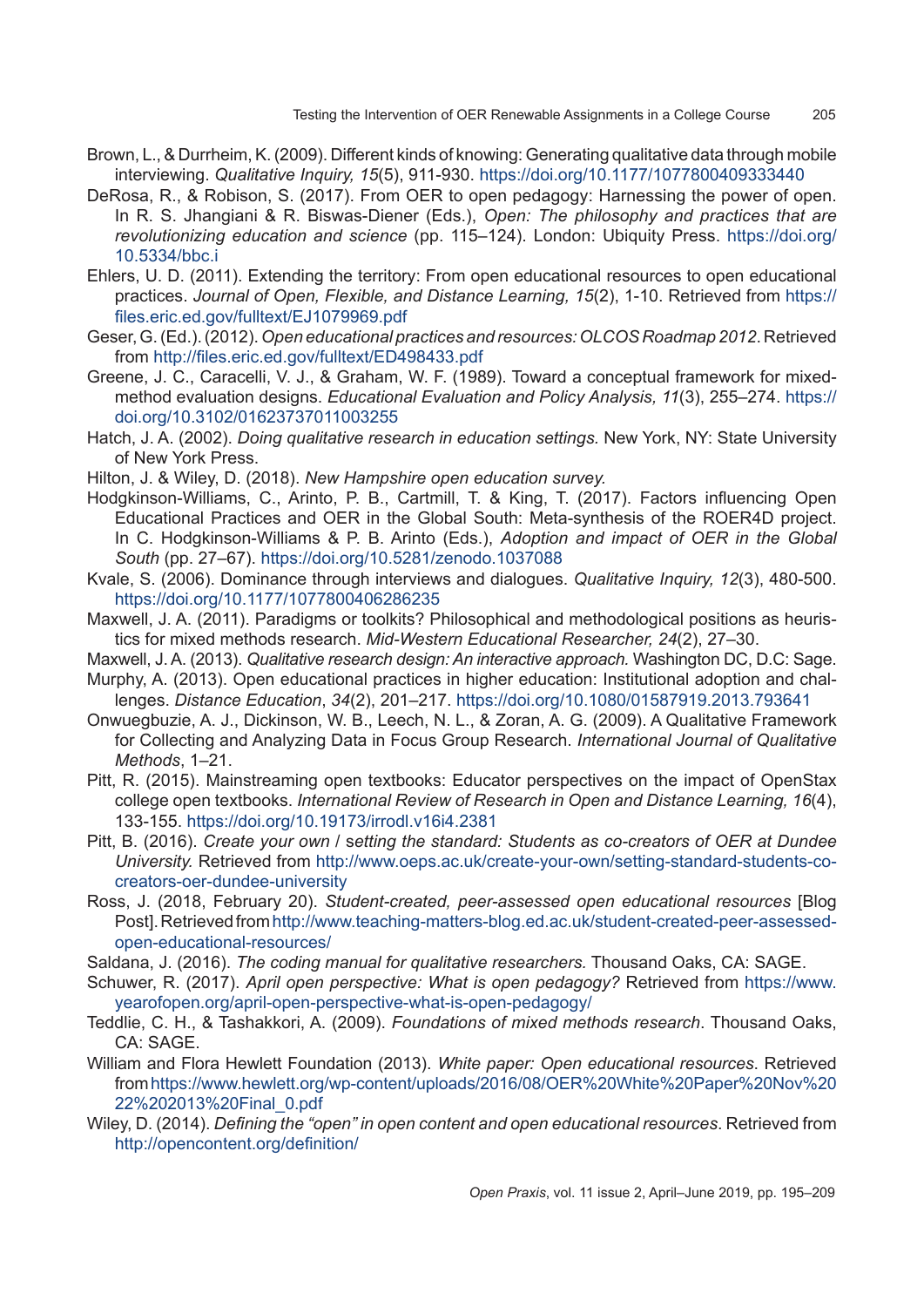- 206 Maimoona Humaid Al Abri & Nada Dabbagh
- Wiley, D. (2017, May 2). *OER-enabled pedagogy* [Blog post]. Retrieved from [https://opencontent.org/](https://opencontent.org/blog/archives/5009) [blog/archives/5009](https://opencontent.org/blog/archives/5009)
- Wiley, D., Webb, A., Weston, S., & Tonks, D. (2017). A preliminary exploration of the relationships between student-created OER, sustainability, and students success. *International Review of Research in Open and Distributed Learning, 18*(4), 60–69. [https://doi.org/10.19173/irrodl.](https://doi.org/10.19173/irrodl.v18i4.3022) [v18i4.3022](https://doi.org/10.19173/irrodl.v18i4.3022)

**Papers are licensed under a [Creative Commons Attribution 4.0 International License](http://creativecommons.org/licenses/by/4.0/)**

*Open Praxis*, vol. 11 issue 2, April–June 2019, pp. 195–209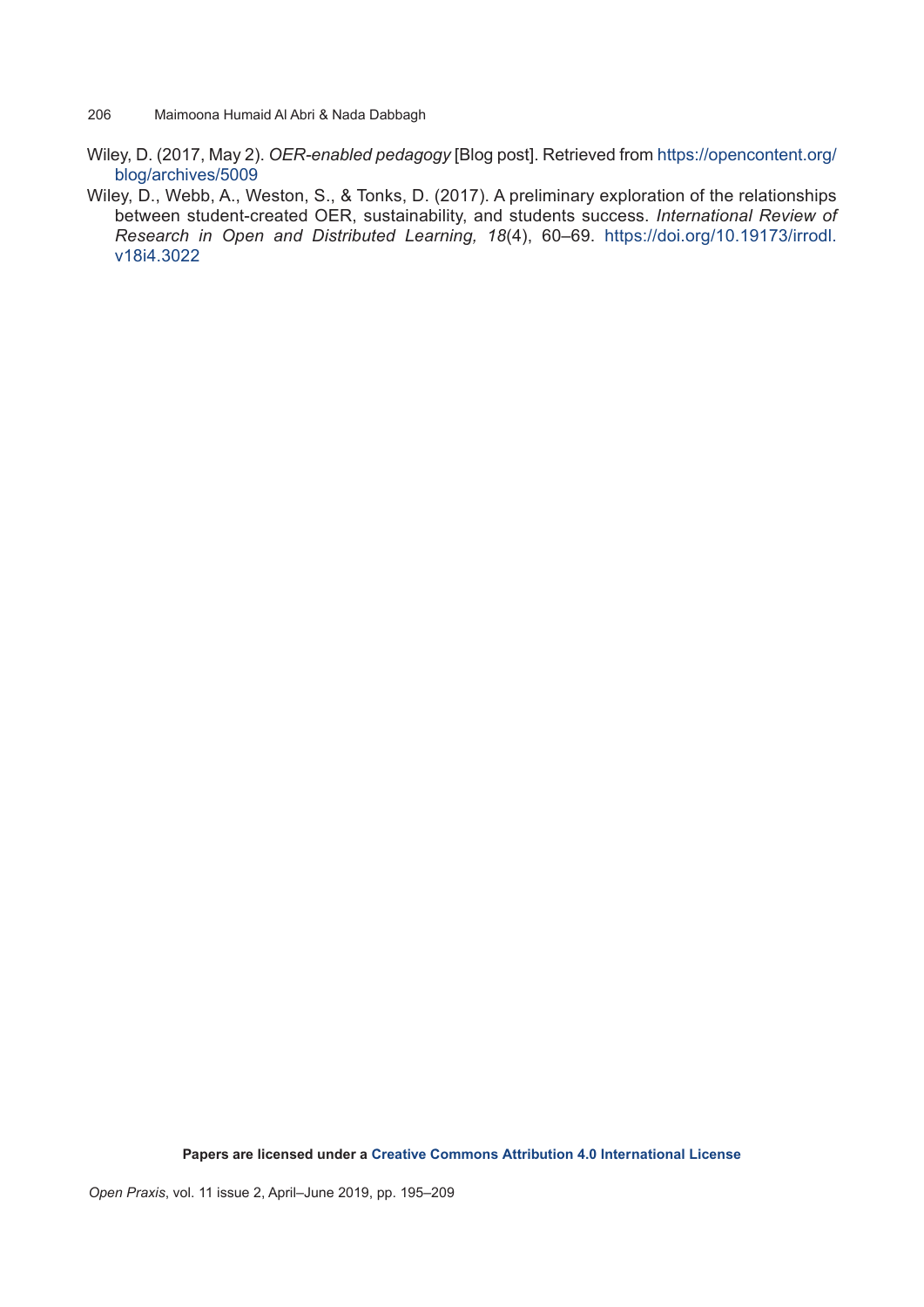## **Appendix 1: Survey Questionnaire and interview questions**

## **Survey Questionnaire**

## **BASIC DEMOGRAPHIC**

The following are general questions related to you and your courses at George Mason University (GMU).

Q1. Select your gender

- o Male
- o Female

## Q2. What is the length of your work experience?

- o Less than 1 year
- o 1–2 years
- o 3–4 years
- o 5–6 years
- o 7–8 years
- o 9–10 years
- o More than 10 years

Write your job title \_\_\_\_\_\_\_\_\_\_\_\_\_\_\_\_\_\_\_\_\_\_\_\_\_\_\_\_\_\_\_\_\_\_\_\_\_\_\_\_\_\_\_\_\_\_\_\_\_

Q3. Are you currently a full-time or part-time student in your program?

- o Full-time
- o Part-time

## **AWARENESS OF OER**

The remaining questions are related specifically to the open educational resources (OER) and the concept of renewable assignments that your instructor used in this course for your class readings and class activities.

Q4. "Open Educational Resources are teaching, learning, and research resources that reside in the public domain or have been released under an intellectual property license that permits their free use and repurposing by others. OER include full courses, course materials, modules, textbooks, streaming videos, tests, software, and any other tools, materials, or techniques used to support access to knowledge" (William Flora and Hewlett Foundation, 2002). In this course, you have been introduced to OER. To what extent have you become knowledgeable about OER?

- o Very knowledgeable
- o knowledgeable
- o Somewhat knowledgeable
- o Not knowledgeable

If your response to the previous question was either "Very knowledgeable," "knowledgeable," or "Somewhat knowledgeable," please answer questions 5 and 6.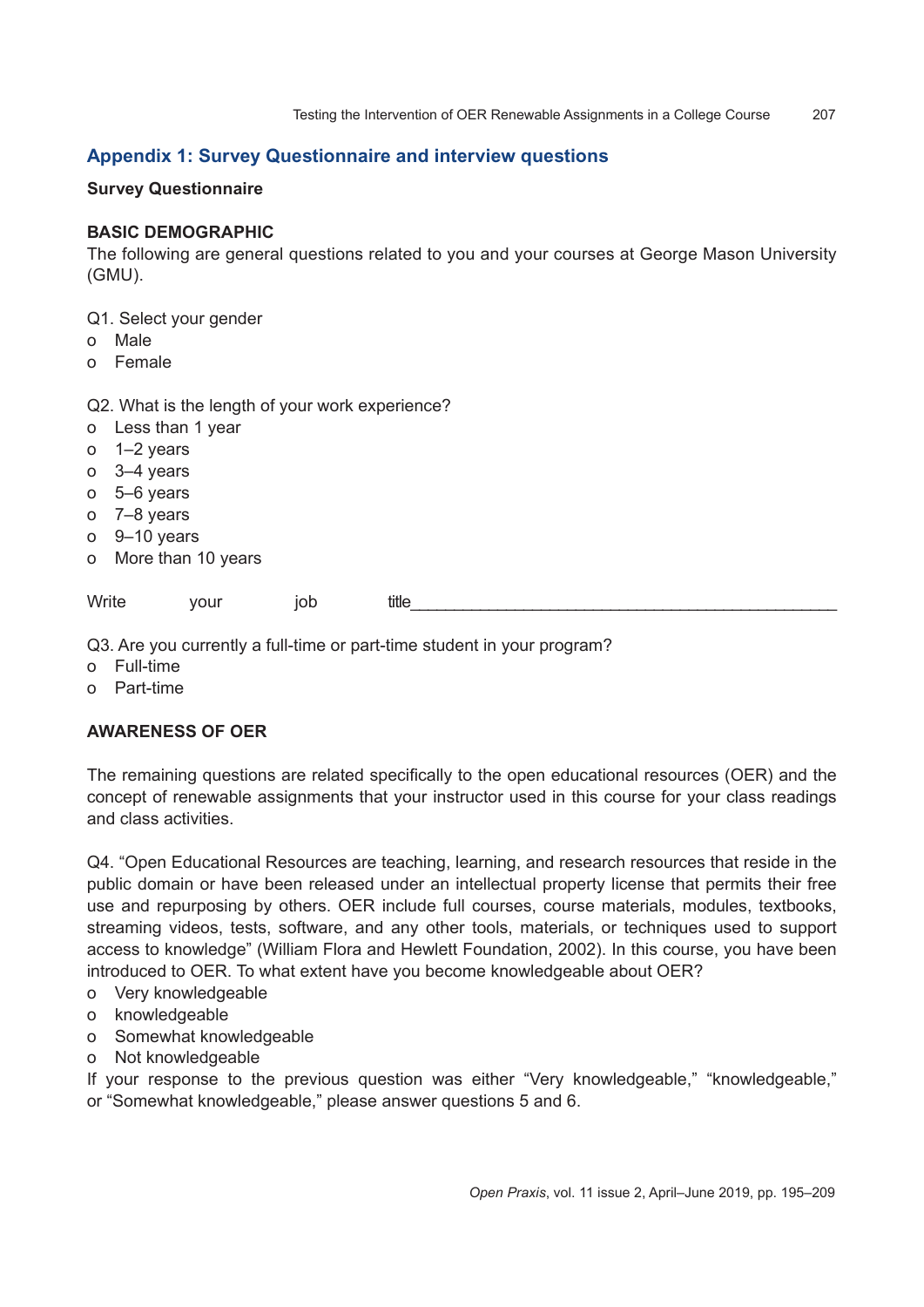Q5. What do you think is the most important value of OER? Please, check all that apply

- o Cutting down the costs of subscriptions and publications
- o Promoting flexibility and customizability (user can modify, innovate, or reuse OER in specific contexts for any purpose)
- o Promoting shareability
- o Contributing to continuous improvement of OER materials because of 5Rs practices
- o Promoting personalized learning (user selects what he/she wants to learn and how to learn)
- o Equalizing access to information for all
- o Enhancing learning performance
- o I am not sure

Q6. How would you rate the quality of the OER used for this course? (They were found under the assignments, CLE presentation, and research brief.)

- o WORSE than the quality of the traditional texts in the courses
- o About the SAME AS the quality of the traditional texts in the courses
- o BETTER than the quality of the traditional texts in the courses

Q7. Which database(s) do you always use for your own search? Please, check all that apply

- o Google
- o Wikipedia
- o Journal of Online Learning and Teaching (Merlot)
- o Directory of Open Access Journals (DOAJ)
- o OER Knowledge Cloud
- o None

## **The following questions are related to your Satisfaction with the concept of renewable assignments, willingness to adopt renewable assignments in future courses, and the factors and obstacles to adopt this new idea**

Q8. The renewable assignment is defined as "an artifact that has personal meaning to students and is shared publicly under the open license of creative commons CC-BY." Please rate your satisfaction regarding the concept of renewable assignments in the course:

| Unsatisfied    | Somewhat Satisfied | Satisfied | Verv Satisfied | <b>Extremely Satisfied</b> |
|----------------|--------------------|-----------|----------------|----------------------------|
| $\overline{A}$ |                    | ں         | Δ              | ้<br>◡                     |

Q9. If your response to the previous question was 1, please explain:

If your response to the previous question was either 2, 3, 4, or 5, please answer the following question.

Q10. What are the most important factors that influenced you regarding the renewable assignments? Please, check all that apply

- o Publication credit
- o Intrinsic motivation
- o The pleasure of being involved in peer production
- o Sharing work with others for educational purposes

*Open Praxis*, vol. 11 issue 2, April–June 2019, pp. 195–209